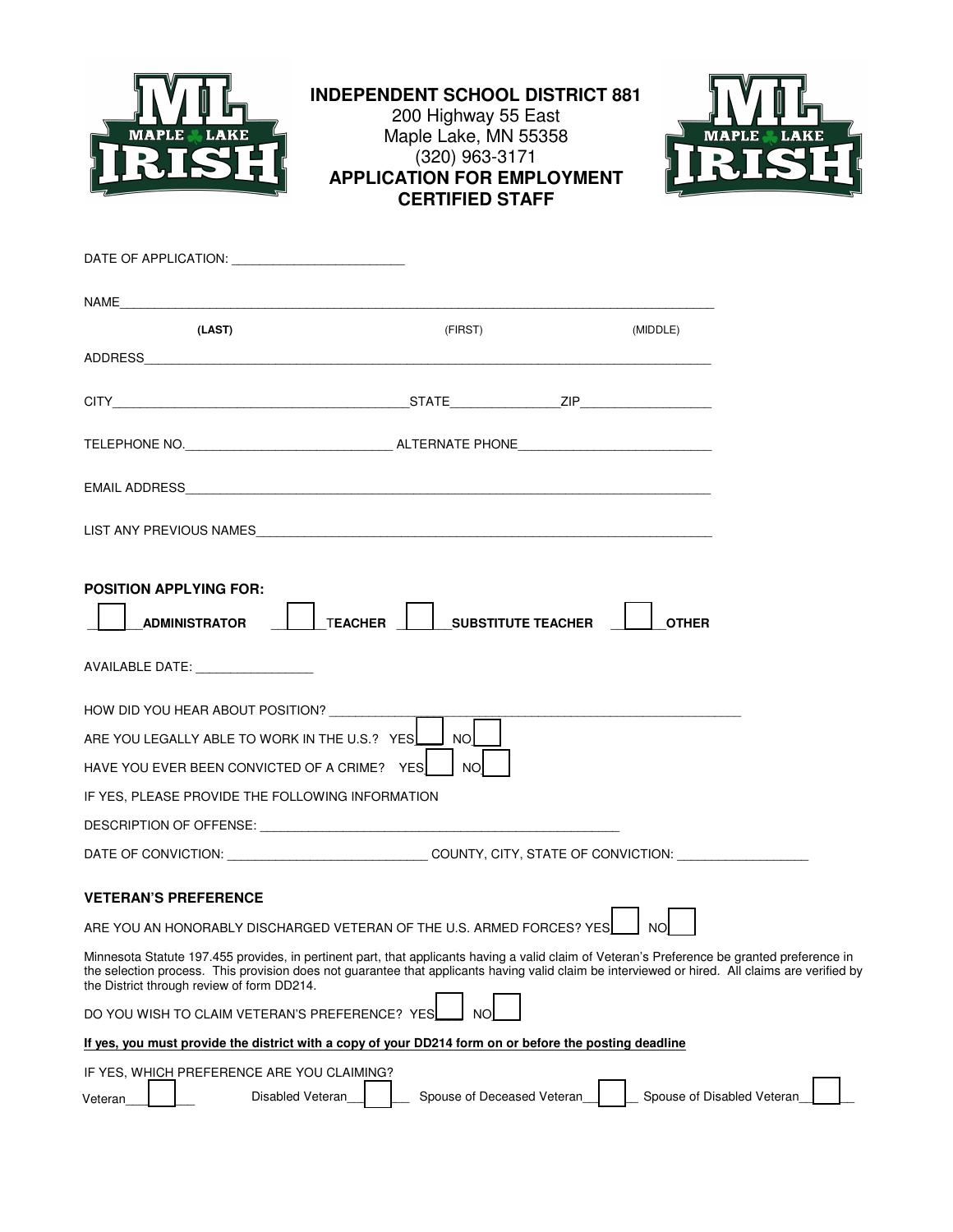#### **EDUCATION**

**.**

| <b>LIST EDUCATION</b>               | <b>NAME AND LOCATION OF SCHOOL</b> | <b>DIPLOMA OR</b><br><b>DEGREE</b> | <b>SUBJECTS</b> |
|-------------------------------------|------------------------------------|------------------------------------|-----------------|
|                                     |                                    |                                    |                 |
| <b>HIGH SCHOOL</b>                  |                                    |                                    |                 |
|                                     |                                    |                                    |                 |
| <b>VOCATIONAL/COMMUNITY COLLEGE</b> |                                    |                                    |                 |
|                                     |                                    |                                    |                 |
| <b>COLLEGE/UNIVERSITY</b>           |                                    |                                    |                 |
|                                     |                                    |                                    |                 |
|                                     |                                    |                                    |                 |
| <b>GRAD SCHOOL</b>                  |                                    |                                    |                 |
|                                     |                                    |                                    |                 |
| <b>GRAD SCHOOL</b>                  |                                    |                                    |                 |
|                                     |                                    |                                    |                 |
| <b>OTHER SCHOOLS</b>                |                                    |                                    |                 |
|                                     |                                    |                                    |                 |

#### **MINNESOTA LICENSURE**

**Do you hold a valid Minnesota teacher's license to teach the subject and grade for which you have applied?** Yes | No



**If no, explain\_\_\_\_\_\_\_\_\_\_\_\_\_\_\_\_\_\_\_\_\_\_\_\_\_\_\_\_\_\_\_\_\_\_\_\_\_\_\_\_\_\_\_\_\_\_\_\_\_\_\_\_\_\_\_\_\_\_\_\_\_\_\_\_\_\_\_\_\_\_\_\_\_\_\_\_\_\_\_\_\_\_\_\_\_\_\_\_\_\_\_\_\_\_\_\_\_\_\_\_** 

**Do you hold a valid Minnesota administrative license?** Y

|--|--|

File folder number

LIST AREAS AND GRADE LEVELS FOR LICENSURE:

Have you ever had a license to teach suspended, revoked or has any other action been taken with respect to your teaching license, either in<br>Minnesota or any other state? Yes Minnesota or any other state? Yes\_

\_\_\_\_\_\_\_\_\_\_\_\_\_\_\_\_\_\_\_\_\_\_\_\_\_\_\_\_\_\_\_\_\_\_\_\_\_\_\_\_\_\_\_\_\_\_\_\_\_\_\_\_\_\_\_\_\_\_\_\_\_\_\_\_\_\_\_\_\_\_\_\_\_\_\_\_\_\_\_\_\_\_\_\_\_\_\_\_\_\_\_\_\_\_\_\_\_\_\_\_\_\_\_\_\_\_\_\_\_\_\_

\_\_\_\_\_\_\_\_\_\_\_\_\_\_\_\_\_\_\_\_\_\_\_\_\_\_\_\_\_\_\_\_\_\_\_\_\_\_\_\_\_\_\_\_\_\_\_\_\_\_\_\_\_\_\_\_\_\_\_\_\_\_\_\_\_\_\_\_\_\_\_\_\_\_\_\_\_\_\_\_\_\_\_\_\_\_\_\_\_\_\_\_\_\_\_\_\_\_\_\_\_\_\_\_\_\_\_\_\_\_\_\_

\_\_\_\_\_\_\_\_\_\_\_\_\_\_\_\_\_\_\_\_\_\_\_\_\_\_\_\_\_\_\_\_\_\_\_\_\_\_\_\_\_\_\_\_\_\_\_\_\_\_\_\_\_\_\_\_\_\_\_\_\_\_\_\_\_\_\_\_\_\_\_\_\_\_\_\_\_\_\_\_\_\_\_\_\_\_\_\_\_\_\_\_\_\_\_\_\_\_\_\_\_\_\_\_\_\_\_\_\_\_\_ \_\_\_\_\_\_\_\_\_\_\_\_\_\_\_\_\_\_\_\_\_\_\_\_\_\_\_\_\_\_\_\_\_\_\_\_\_\_\_\_\_\_\_\_\_\_\_\_\_\_\_\_\_\_\_\_\_\_\_\_\_\_\_\_\_\_\_\_\_\_\_\_\_\_\_\_\_\_\_\_\_\_\_\_\_\_\_\_\_\_\_\_\_\_\_\_\_\_\_\_\_\_\_\_\_\_\_\_\_\_\_ \_\_\_\_\_\_\_\_\_\_\_\_\_\_\_\_\_\_\_\_\_\_\_\_\_\_\_\_\_\_\_\_\_\_\_\_\_\_\_\_\_\_\_\_\_\_\_\_\_\_\_\_\_\_\_\_\_\_\_\_\_\_\_\_\_\_\_\_\_\_\_\_\_\_\_\_\_\_\_\_\_\_\_\_\_\_\_\_\_\_\_\_\_\_\_\_\_\_\_\_\_\_\_\_\_\_\_\_\_\_\_

If yes, explain circumstances: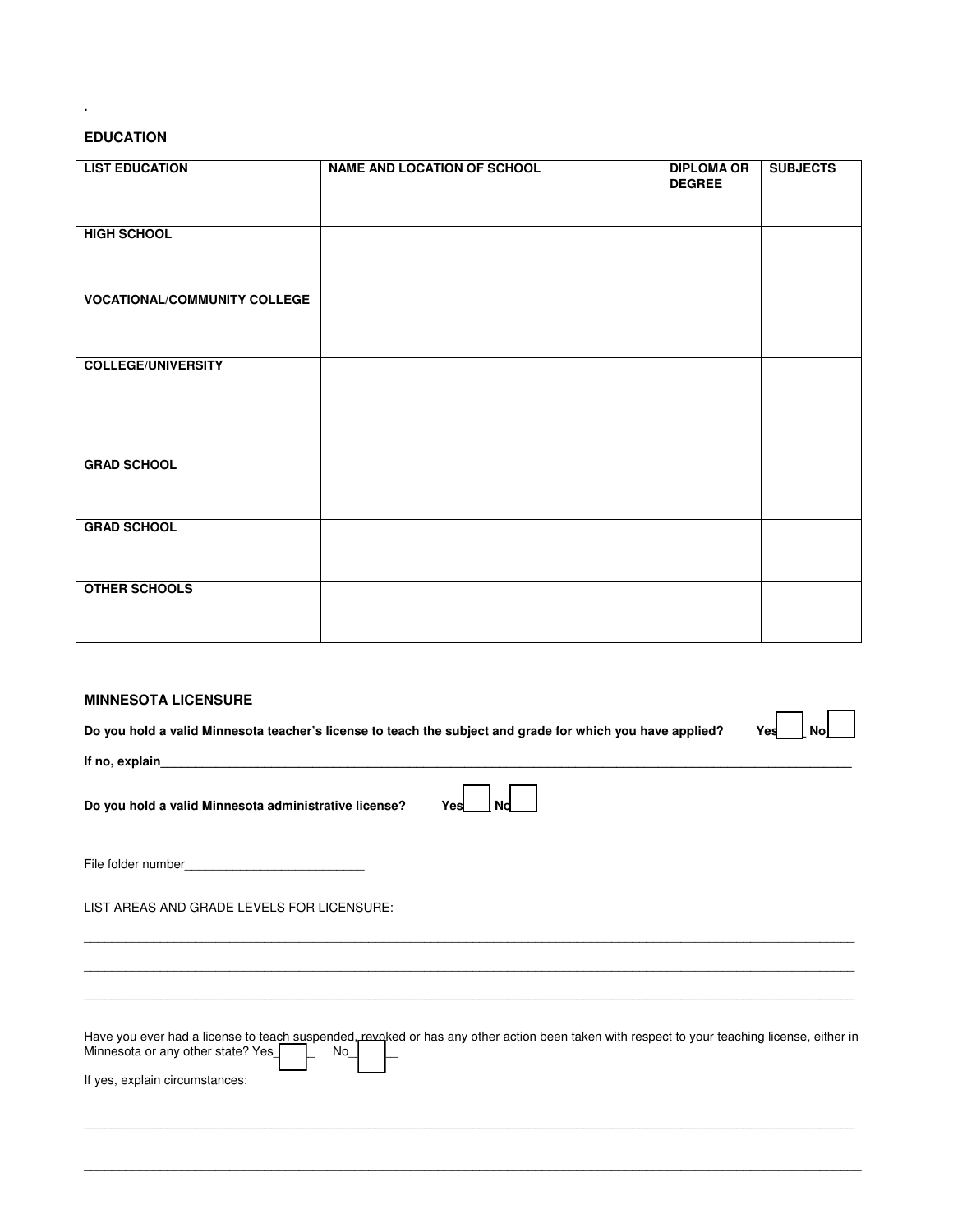### **ADMINISTRATIVE/TEACHING EXPERIENCE** LIST MOST RECENT EMPLOYER FIRST

| <b>EMPLOYER NAME</b> |              |     | <b>START DATE</b>                         | END DATE            |
|----------------------|--------------|-----|-------------------------------------------|---------------------|
| <b>ADDRESS</b>       |              |     | POSITION HELD OR SUBJECT AND GRADE TAUGHT |                     |
| <b>CITY</b>          | <b>STATE</b> | ZIP | <b>IMMEDIATE SUPERVISOR</b>               | FULL TIME/PART TIME |

| <b>EMPLOYER NAME</b> |              |     | <b>START DATE</b>                         | <b>END DATE</b>     |
|----------------------|--------------|-----|-------------------------------------------|---------------------|
|                      |              |     |                                           |                     |
| <b>ADDRESS</b>       |              |     | POSITION HELD OR SUBJECT AND GRADE TAUGHT |                     |
| <b>CITY</b>          | <b>STATE</b> | ZIP | <b>IMMEDIATE SUPERVISOR</b>               | FULL TIME/PART TIME |

| EMPLOYER NAME  |              |                                           | <b>START DATE</b>           | END DATE            |
|----------------|--------------|-------------------------------------------|-----------------------------|---------------------|
| <b>ADDRESS</b> |              | POSITION HELD OR SUBJECT AND GRADE TAUGHT |                             |                     |
| <b>CITY</b>    | <b>STATE</b> | ZIP                                       | <b>IMMEDIATE SUPERVISOR</b> | FULL TIME/PART TIME |

| <b>EMPLOYER NAME</b> |              |            | <b>START DATE</b>                         | END DATE            |
|----------------------|--------------|------------|-------------------------------------------|---------------------|
| <b>ADDRESS</b>       |              |            | POSITION HELD OR SUBJECT AND GRADE TAUGHT |                     |
| <b>CITY</b>          | <b>STATE</b> | <b>ZIP</b> | <b>IMMEDIATE SUPERVISOR</b>               | FULL TIME/PART TIME |

IF YOU NEED ADDITIONAL SPACE, PLEASE ATTACH ADDITIONAL SHEETS.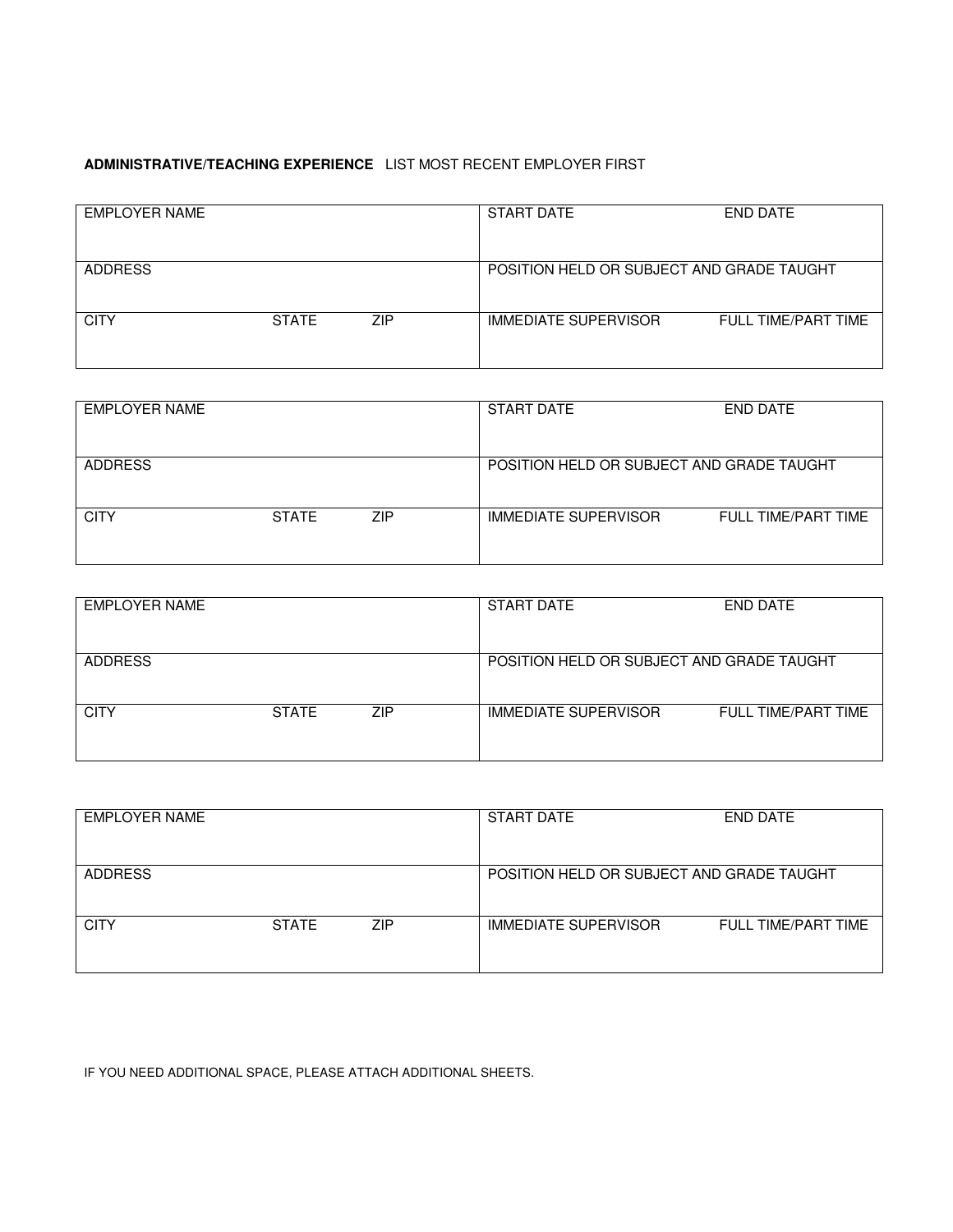#### **HIGHEST DEGREE ATTAINED**:

| <b>NONE</b>      | <b>TECHNICAL CERTIFICATION</b><br><b>ASSOCIATES</b>                          |            |     |
|------------------|------------------------------------------------------------------------------|------------|-----|
| <b>BA/BS/ETC</b> | ED. SPECIALIST/6TH YR/ETC<br>ED.D/PH.D/ETC.<br>MA/MS/ETC                     |            |     |
|                  | NUMBER OFGRADUATE HOURS BEYOND YOUR HIGHEST DEGREE                           |            |     |
|                  | ARE YOU INTERESTED IN A POSITION AS AN ATHLETIC COACH OR ACTIVITIES ADVISOR? | <b>YES</b> | NO. |
|                  | IF YES, WHAT AREA(S) INTEREST(S) YOU?                                        |            |     |
|                  |                                                                              |            |     |
|                  |                                                                              |            |     |
|                  |                                                                              |            |     |

#### **REFERENCES**

Give names, addresses and phone numbers of those who know you or your work experience and can speak of your qualifications for this position. Do not list relatives.

| <b>NAME</b> | ORGANIZATION/ADDRESS | RELATIONSHIP TO<br>CANDIDATE/<br><b>YEARS KNOWN</b> | <b>WORK PHONE</b> | HOME PHONE |
|-------------|----------------------|-----------------------------------------------------|-------------------|------------|
|             |                      |                                                     |                   |            |
|             |                      |                                                     |                   |            |
|             |                      |                                                     |                   |            |
|             |                      |                                                     |                   |            |
|             |                      |                                                     |                   |            |
|             |                      |                                                     |                   |            |
|             |                      |                                                     |                   |            |
|             |                      |                                                     |                   |            |
|             |                      |                                                     |                   |            |
|             |                      |                                                     |                   |            |